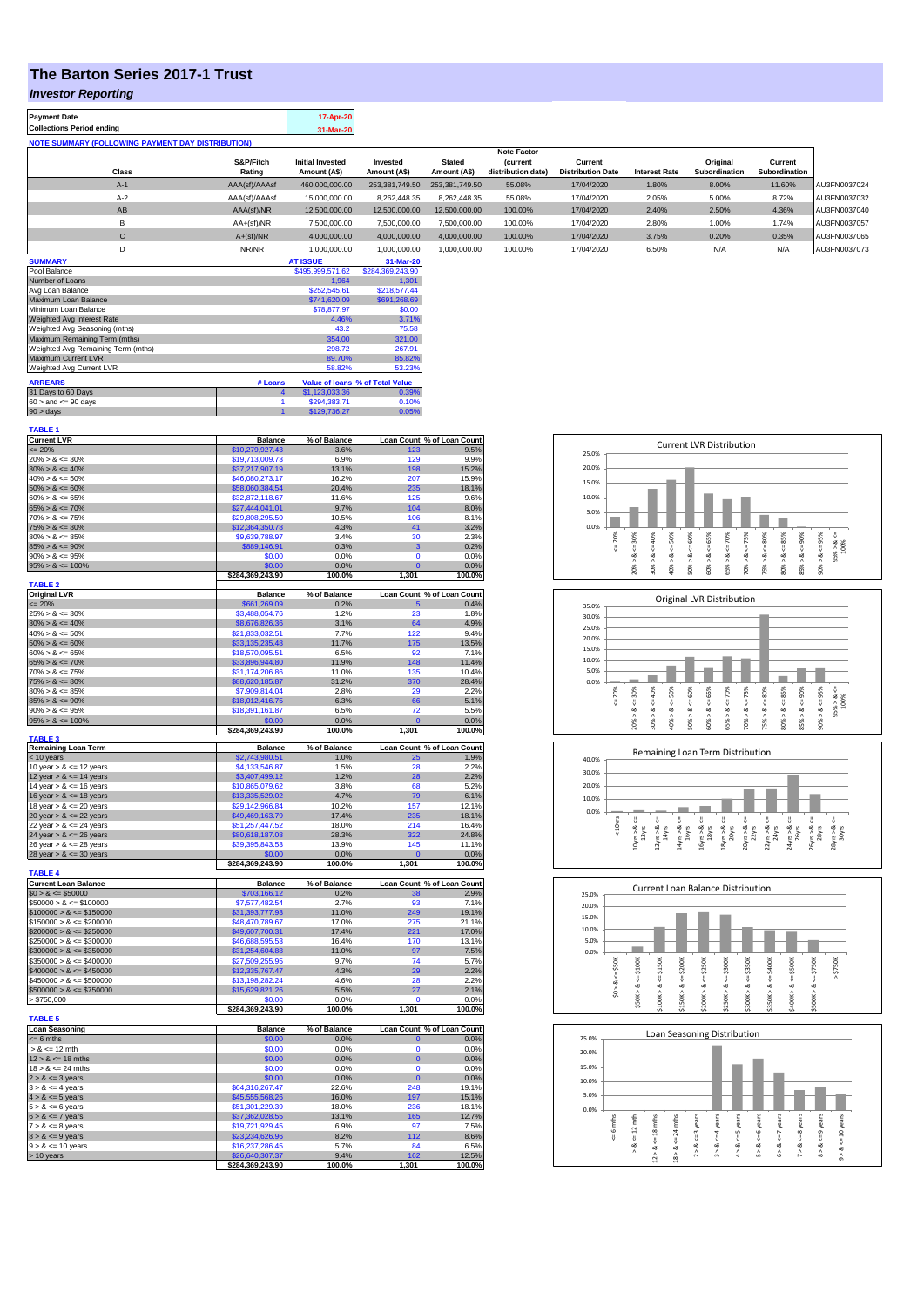## **The Barton Series 2017-1 Trust**

## *Investor Reporting*

| <b>Payment Date</b>                                 |                                  | 17-Apr-20            |                   |                            |
|-----------------------------------------------------|----------------------------------|----------------------|-------------------|----------------------------|
| <b>Collections Period ending</b>                    |                                  |                      |                   |                            |
|                                                     |                                  | 31-Mar-20            |                   |                            |
| TABLE <sub>6</sub>                                  |                                  |                      | <b>Loan Count</b> |                            |
| Postcode Concentration (top 10 by value)<br>2650    | <b>Balance</b><br>\$6,829,457.06 | % of Balance<br>2.4% |                   | % of Loan Count<br>2.6%    |
| 2615                                                | \$5.238.657.71                   | 1.8%                 | 22                | 1.7%                       |
| 6210                                                | \$5,237,444.72                   | 1.8%                 | 28                | 2.2%                       |
| 2905                                                | \$5,080,048.92                   | 1.8%                 | 20                | 1.5%                       |
| 5108                                                | \$5.010.964.86                   | 1.8%                 | 32                | 2.5%                       |
| 2914                                                | \$4,629,290.78                   | 1.6%                 | 14                | 1.1%                       |
| 5109                                                | \$4,364,919.32                   | 1.5%                 | 25                | 1.9%                       |
| 2602                                                | \$4,190,885.13                   | 1.5%                 | 17                | 1.3%                       |
| 2617                                                |                                  | 1.3%                 | 14                |                            |
| 6208                                                | \$3,616,353.78<br>\$3,585,448.50 | 1.3%                 | 13                | 1.1%                       |
|                                                     |                                  |                      |                   | 1.0%                       |
| <b>TABLE 7</b>                                      |                                  |                      |                   |                            |
| <b>Geographic Distribution</b>                      | <b>Balance</b>                   | % of Balance         | <b>Loan Count</b> | % of Loan Count            |
| <b>Australian Capital Territory</b>                 | \$48,568,736.28                  | 17.1%                | 199               | 15.3%                      |
| New South Wales                                     | \$46,025,288.68                  | 16.2%                | 202               | 15.5%                      |
| Northern Territory                                  | \$906,853.26                     | 0.3%                 |                   | 0.3%                       |
| Queensland                                          | \$8,695,714.39                   | 3.1%                 | 37                | 2.8%                       |
| South Australia                                     | \$114,707,272.50                 | 40.3%                | 600               | 46.1%                      |
| Tasmania                                            | \$109.16                         | 0.0%                 | 1                 | 0.1%                       |
| Victoria                                            | \$7,092,330.18                   | 2.5%                 | 28                | 2.2%                       |
| Western Australia                                   | \$58,372,939.45                  | 20.5%                | 230               | 17.7%                      |
|                                                     | \$284,369,243.90                 | 100.0%               | 1,301             | 100.0%                     |
| TABLE 8                                             |                                  |                      |                   |                            |
| Metro/Non-Metro/Inner-City                          | <b>Balance</b>                   | % of Balance         | <b>Loan Count</b> | % of Loan Count            |
| Metro                                               | \$224,743,483.14                 | 79.0%                | 1016              | 78.1%                      |
| Non-metro                                           | \$58,959,994.36                  | 20.7%                | 282               | 21.7%                      |
| Inner city                                          | \$665,766.40                     | 0.2%                 |                   | 0.2%                       |
|                                                     | \$284,369,243.90                 | 100.0%               | 1,301             | 100.0%                     |
| <b>TABLE 9</b>                                      |                                  |                      |                   |                            |
| <b>Property Type</b>                                | <b>Balance</b>                   | % of Balance         | <b>Loan Count</b> |                            |
| <b>Residential House</b>                            | 260,415,417.14                   | 91.6%                | 1181              | % of Loan Count<br>% 90.8  |
| <b>Residential Unit</b>                             | \$21,699,694.14                  | 7.6%                 | 110               | 8.5%                       |
| Rural                                               | \$0.00                           | 0.0%                 | $\overline{0}$    | 0.0%                       |
| Semi-Rural                                          | \$0.00                           | 0.0%                 | $\mathbf 0$       | 0.0%                       |
| <b>High Density</b>                                 | 132.62                           | 0.8%                 | 10                | 0.8%                       |
|                                                     | \$284,369,243.90                 | 100.0%               | 1,301             | 100.0%                     |
| <b>TABLE 10</b>                                     |                                  |                      |                   |                            |
|                                                     |                                  |                      |                   |                            |
| <b>Occupancy Type</b>                               | <b>Balance</b>                   | % of Balance         | <b>Loan Count</b> | % of Loan Count            |
| <b>Owner Occupied</b>                               | \$229,716,457.46                 | 80.8%                | 1040              |                            |
| Investment                                          | \$54,652,786.44                  | 19.2%                | 261               | 79.9%<br>20.1%             |
|                                                     | \$284,369,243.90                 | 100.0%               | 1,301             | 100.0%                     |
| TABLE 11                                            |                                  |                      |                   |                            |
|                                                     | <b>Balance</b>                   | % of Balance         | Loan Count        | % of Loan Count            |
| <b>Employment Type Distribution</b><br>Contractor   | \$6,601,426.64                   | 2.3%                 | 31                | 2.4%                       |
| Pay-as-you-earn employee (casual)                   | \$11,415,411.28                  | 4.0%                 | 58                | 4.5%                       |
| Pay-as-you-earn employee (full time)                | \$217,971,895.17                 | 76.7%                | 967               | 74.3%                      |
| Pay-as-you-earn employee (part time)                | \$21,304,390.40                  | 7.5%                 | 105               | 8.1%                       |
|                                                     | \$11,810,613.66                  | 4.2%                 | 55                | 4.2%                       |
| Self employed<br>No data                            | \$15,265,506.75                  | 5.4%                 | 85                | 6.5%                       |
|                                                     |                                  |                      |                   |                            |
| Director                                            | \$0.00                           | 0.0%                 |                   | 0.0%                       |
| <b>TABLE 12</b>                                     | \$284,369,243.90                 | 100.0%               | 1,301             | 100.0%                     |
| <b>LMI Provider</b>                                 | <b>Balance</b>                   | % of Balance         |                   | Loan Count % of Loan Count |
| QBE                                                 | \$261,633,847.64                 | 92.0%                | 1217              | 93.5%                      |
| Genworth                                            | 22.735.396.26                    | 8.0%                 | 84                | 6.5%                       |
|                                                     | \$284,369,243.90                 | 100.0%               | 1,301             | 100.0%                     |
| TABLE 13                                            |                                  |                      |                   |                            |
| Arrears                                             | <b>Balance</b>                   | % of Balance         | <b>Loan Count</b> | % of Loan Count            |
| <=0 days                                            | \$273,901,596.51                 | 96.3%                | 1263              | 97.1%                      |
| $0 >$ and $\leq 30$ days                            | \$8,920,494.05                   | 3.1%                 | 32                | 2.5%                       |
| $30 >$ and $\leq 60$ days                           | \$1,123,033.36                   | 0.4%                 | 4                 | 0.3%                       |
| $60 >$ and $\leq 90$ days                           | \$294,383.71                     | 0.1%                 | 1                 | 0.1%                       |
| 90 > days                                           | \$129,736.                       | 0.0%                 |                   | 0.1%                       |
|                                                     | \$284,369,243.90                 | 100.0%               | 1,301             | 100.0%                     |
| <b>TABLE 14</b>                                     |                                  |                      |                   |                            |
| <b>Interest Rate Type</b>                           | <b>Balance</b>                   | % of Balance         | <b>Loan Count</b> | % of Loan Count            |
| Variable                                            | \$241,821,783.31                 | 85.0%                | 1116              | 85.8%                      |
| Fixed                                               | \$42,547,460.59                  | 15.0%                | 18                | 14.2%                      |
|                                                     | \$284,369,243.90                 | 100.0%               | 1,301             | 100.0%                     |
| TABLE 15                                            |                                  |                      |                   |                            |
| <b>Weighted Ave Interest Rate</b>                   | <b>Balance</b>                   | <b>Loan Count</b>    |                   |                            |
| <b>Fixed Interest Rate</b>                          | 4.13%                            | 185                  |                   |                            |
|                                                     |                                  |                      |                   |                            |
| <b>TABLE 16</b>                                     |                                  |                      |                   |                            |
| Foreclosure, Claims and Losses (cumulative)         | <b>Balance</b>                   | <b>Loan Count</b>    |                   |                            |
| Properties foreclosed                               | \$73,685.93                      |                      |                   |                            |
| Claims submitted to mortgage insurers               | \$70,056.08                      |                      |                   |                            |
| Claims paid by mortgage insurers                    | \$70,056.08                      |                      |                   |                            |
| loss covered by excess spread<br>Amount charged off | \$3,629.85<br>\$0.00             | $\Omega$             |                   |                            |

Please note: Stratified data excludes loans where the collateral has been sold and there is an LMI claim pending.